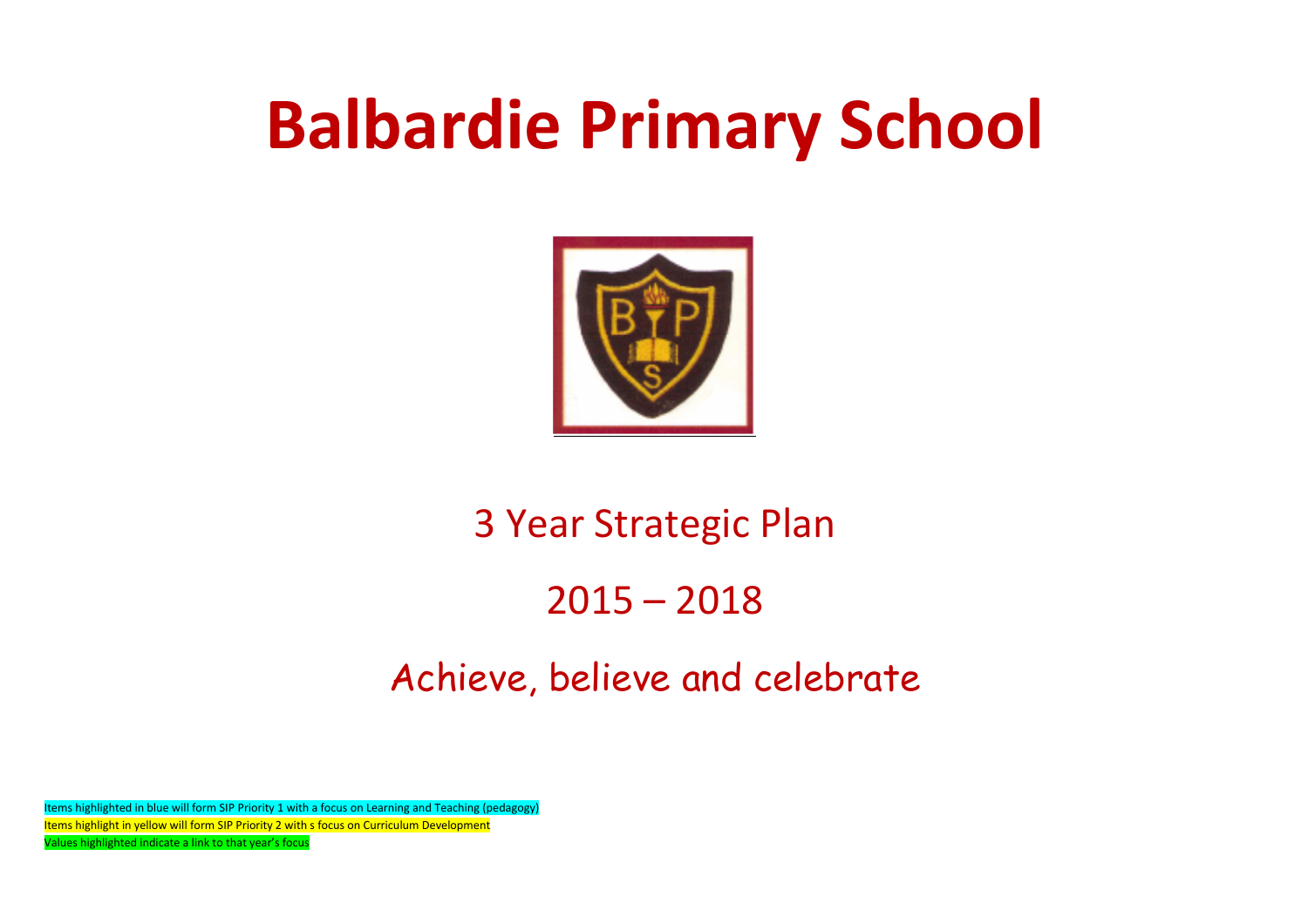| <b>Values</b><br>* Provide a safe and enjoyable learning environment where<br>children can thrive and success is celebrated<br>* Develop a progressive and challenging curriculum which is<br>meaningful, relevant and enjoyable, and develops skills for life-<br>long learning<br>* Promote a climate of creativity and innovation, resulting in<br>children having a positive and resilient approach to their learning<br>* Foster an effective partnership with school, home, partner<br>agencies and the wider community to empower our children                                                                                                                                                                                                                                                                      | <b>Totality of the Curriculum</b><br>* Literacy and Numeracy progressions are embedded into<br>practice and being implemented effectively by almost staff to<br>inform planning for groups and individuals<br>* Consistent planning formats for Learning Across the Curriculum<br>and Discrete subject areas, including the annual overview,<br>ensures that there is coverage of all curriculum areas on an<br>sessional basis<br>* Systems are in place to monitor and track children's experience<br>of the curriculum and is beginning to be used to inform<br>planning and redesigning the curriculum (evident in P3, P4, P6<br>and ARB) | <b>Learning and Teaching</b><br>* Almost all staff are effectively sharing Learning Intentions and<br>creating appropriate Success Criteria to support children's<br>learning<br>* Technology is used effectively in some classes to support,<br>challenge and engage children in their learning<br>* Whole staff collaboration has resulted in an agreed approach<br>using 'Mission to Learn' for learning episodes<br>* Most pupils are engaging in a variety of active and purposeful<br>learning activities<br>* All staff are embracing the principles of CLPL to up-skill their<br>own practice to improve outcomes for learners |
|----------------------------------------------------------------------------------------------------------------------------------------------------------------------------------------------------------------------------------------------------------------------------------------------------------------------------------------------------------------------------------------------------------------------------------------------------------------------------------------------------------------------------------------------------------------------------------------------------------------------------------------------------------------------------------------------------------------------------------------------------------------------------------------------------------------------------|-----------------------------------------------------------------------------------------------------------------------------------------------------------------------------------------------------------------------------------------------------------------------------------------------------------------------------------------------------------------------------------------------------------------------------------------------------------------------------------------------------------------------------------------------------------------------------------------------------------------------------------------------|----------------------------------------------------------------------------------------------------------------------------------------------------------------------------------------------------------------------------------------------------------------------------------------------------------------------------------------------------------------------------------------------------------------------------------------------------------------------------------------------------------------------------------------------------------------------------------------------------------------------------------------|
| <b>Experiences and Outcomes</b><br>* Staff are considering links between Es and Os when planning<br>Learning Across the Curriculum and discrete subject planning<br>* Monitoring and tracking of pupil progression in Literacy and<br>Numeracy is in place through the implementation of school<br>progressions<br>* Backward mapping is beginning to be used to inform planning,<br>and ensure that curriculum coverage and depth is being met<br>* Transition procedures have been established to provide staff<br>with appropriate support and guidance in ensuring progression                                                                                                                                                                                                                                         | Achieve, believe and celebrate<br>2014                                                                                                                                                                                                                                                                                                                                                                                                                                                                                                                                                                                                        | <b>Entitlements</b><br>* All children have access to a broad, general education delivered<br>through Learning Across the Curriculum and Discrete Subjects<br>* Children have opportunities to develop areas of interests to<br>them in performance arts and sport<br>* Whole school events are held to celebrate and promote Scottish<br>culture<br>* Whole school events are held to celebrate individual, group and<br>school achievements                                                                                                                                                                                           |
| <b>Personal Support</b><br>* ARB provision, Nurture Group, Snug, breakfast provision, use of<br>allocated PSW staff and the expertise of specialist provision<br>staff ensures that our vulnerable children are well catered for<br>* Pastoral transition arrangements from nursery to P1 are highly<br>effective and opportunities for new pupils to visit the school<br>prior to starting in P1 are provided<br>* Transition arrangements from P7 to S1 are continually<br>improving, and a new model for supporting vulnerable children<br>is effective<br>* Transition arrangements are in place to ensure relevant<br>information is passed on to ensure all pupils' needs are met<br>* Highly effective arrangements are in place to support children in<br>the ARB provision moving in, out and within the resource | <b>Principles</b><br>* Staff are aware of Education Scotland's suite of resources to<br>support planning the balance between breadth and depth (SALs<br>and bundling Es and Os)<br>* Learning Across the Curriculum planning formats ensure that<br>learning experiences are planned in meaningful and relevant<br>contexts ensuring a clear development of skills<br>* Pupil voice is valued to allow all pupils an opportunity to<br>influence school policy and curriculum<br>* Progression pathways are embedded for Literacy and Numeracy<br>built on the 7 design principles of CfE                                                     | <b>Arrangements for Assessment</b><br>* Frequent planning and attainment meetings provide<br>opportunities for staff to engage in professional dialogue and<br>track pupil progress<br>* Formative assessment strategies are being implemented in all<br>classes, and further development of this is in place<br>* Learners' Journeys, Review Jotters and Profile Jotters provide<br>opportunities for pupils to reflect on their own learning and<br>progress<br>* Standardised assessments are analysed and shared effectively<br>to engage staff in reviewing pupils' progress<br>* A clear Framework for Assessment is in place    |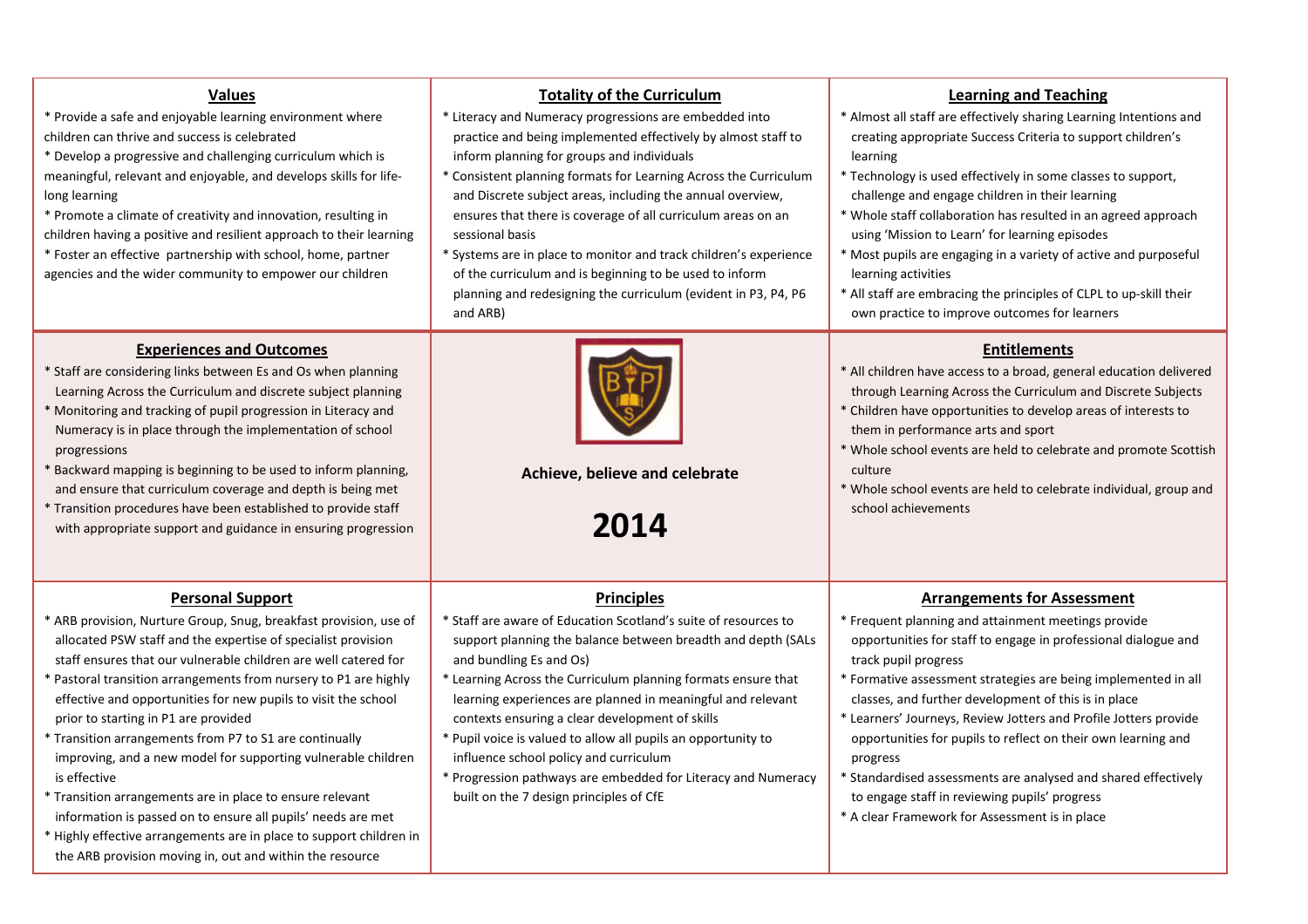| <b>Values</b><br>* Provide a safe and enjoyable learning environment where<br>children can thrive and success is celebrated<br>* Develop a progressive and challenging curriculum which is<br>meaningful, relevant and enjoyable, and develops skills for life-<br>long learning<br>* Promote a climate of creativity and innovation, resulting in<br>children having a positive and resilient approach to their learning<br>* Foster an effective partnership with school, home, partner<br>agencies and the wider community to empower our children                                                                                                    | <b>Totality of the Curriculum</b><br>* All of our children receive a broad, general, varied, flexible and<br>responsive curriculum<br>* Contexts for learning are continually refreshed in response to<br>information contained in robust backward mapping<br>* Effective communication between all staff working with a child<br>ensures relevant links are being made across the curriculum<br>* Health and wellbeing progression is fully embedded and<br>permeates day to day practice and the ethos of the school<br>* 1 +2 Languages agenda is being fully met through effective<br>implementation of the PLL Platform                          | <b>Learning and Teaching</b><br>* The school's 'Mission to Learn' is fully embedded in a<br>purposeful and meaningful way, with learners able to discuss<br>their learning and next steps<br>* AifL strategies are fully embedded and consistently applied to<br>inform next steps in learning<br>* Staff knowledge of effective approaches and strategies (e.g.<br>restorative, ASD, dyslexia) is evident in daily practice in all areas<br>of the school<br>* Technologies are fully embedded in all classes to support,<br>challenge and engage children in their learning                  |
|----------------------------------------------------------------------------------------------------------------------------------------------------------------------------------------------------------------------------------------------------------------------------------------------------------------------------------------------------------------------------------------------------------------------------------------------------------------------------------------------------------------------------------------------------------------------------------------------------------------------------------------------------------|-------------------------------------------------------------------------------------------------------------------------------------------------------------------------------------------------------------------------------------------------------------------------------------------------------------------------------------------------------------------------------------------------------------------------------------------------------------------------------------------------------------------------------------------------------------------------------------------------------------------------------------------------------|------------------------------------------------------------------------------------------------------------------------------------------------------------------------------------------------------------------------------------------------------------------------------------------------------------------------------------------------------------------------------------------------------------------------------------------------------------------------------------------------------------------------------------------------------------------------------------------------|
| <b>Experiences and Outcomes</b><br>* Staff are effectively and skilfully 'bundling' Es and Os to deliver,<br>monitor and assess children's learning across all 8 curriculum<br>areas<br>Contexts for learning ensure that children's experiences are<br>relevant, meaningful and engaging<br>Learning Across the Curriculum and Discrete Subject delivery<br>makes relevant links to the local community and the world of<br>work<br>Effective communication between class teachers and specialists<br>ensures that links across learning are made, and relevant Es and<br>Os are being delivered by specialists to support learning in the<br>classroom | Achieve, believe and celebrate<br>2018                                                                                                                                                                                                                                                                                                                                                                                                                                                                                                                                                                                                                | <b>Entitlements</b><br>* Effective and robust backward mapping ensures that all children<br>receive their entitlement to a broad, general education<br>* Progression pathways and / or programmes are embedded and<br>refreshed for all curricular areas to meet the changing needs of<br>the community<br>* All children have the opportunity to participate in out of school<br>hours learning which has a clear pathway to opportunities in<br>the local community                                                                                                                          |
| <b>Personal Support</b><br>* All classroom environments have been established to consider<br>the needs of all pupils e.g. Autism friendly, dyslexia<br>* The GIRFEC agenda is fully embedded in all staff's day to day<br>practice, and our most vulnerable children's needs are being<br>fully met<br>Effective systems and communication is in place to ensure all<br>staff know individual targets and effective strategies are being<br>implemented to support identified children<br>* All children are able to identify a member of staff that they can<br>confide in and share any issues that they may have                                      | <b>Principles</b><br>* All curricular areas have clear and flexible progression pathways<br>which are utilised by all staff to plan for effective learning and<br>teaching<br>* All staff have engaged in professional dialogue about links<br>between planning (progression pathways / backward mapping)<br>and assessment (SALs / learning statements) and is reflective in<br>day to day practice<br>* A clear focus on personalisation and choice is evident during<br>teaching blocks and is reflected in LAC planning<br>* Pupil voice is central to shaping the work of the school and is<br>valued and acted upon (in class and whole school) | <b>Arrangements for Assessment</b><br>* Staff actively engage in moderation activities (in school and<br>beyond) to ensure high standards are maintained<br>* Staff are fully engaging with Education Scotland's suite of<br>resources to ensure that children's progress is effectively<br>assessed and recorded<br>* Profiling is fully established from P1 - P7 and creates enhanced<br>opportunities for parents to engage with their children about<br>their learning<br>* Robust procedures ensure that effective transition information<br>is passed on timeously to ensure progression |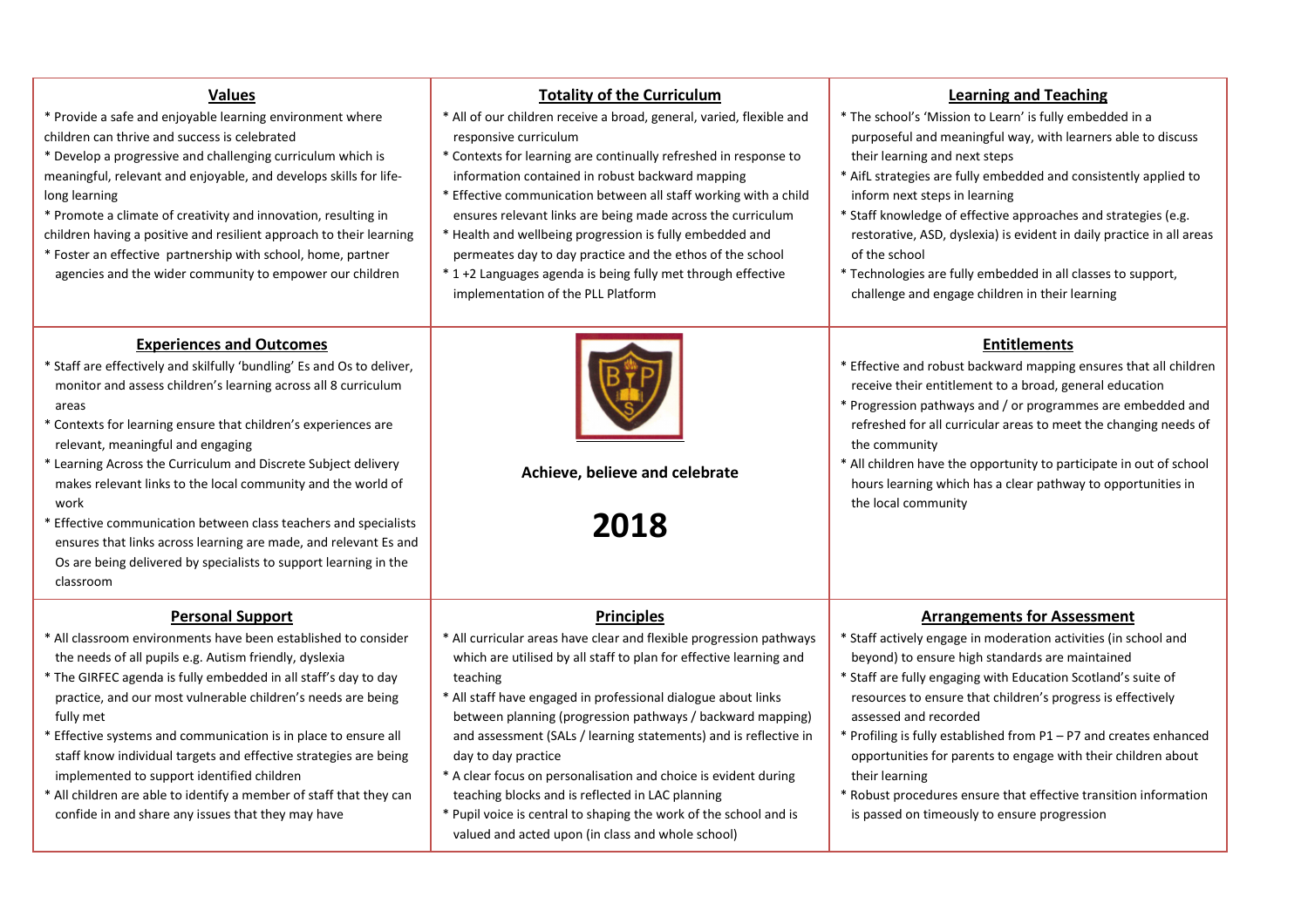| <b>Values</b><br>* Provide a safe and enjoyable learning environment where<br>children can thrive and success is celebrated<br>* Develop a <i>progressive and challenging curriculum which is</i><br>meaningful, relevant and enjoyable, and develops skills for life-<br>long learning<br>* Promote a climate of creativity and innovation, resulting in<br>children having a positive and resilient approach to their learning<br>* Foster an effective partnership with school, home, partner<br>agencies and the wider community to empower our children | <b>Totality of the Curriculum</b><br>* Adapt staff approaches to planning annual overviews allowing<br>for increased flexibility in meeting children's needs<br>* All staff involved with a child (e.g. RCC, SfL, Integration) are<br>effectively sharing plans and assessment information to meet<br>individuals' needs<br>* Initial roll out of newly developed Health and wellbeing<br>progression pathways to inform teachers' planning | <b>Learning and Teaching</b><br>* Staff are given opportunities to share learning and teaching<br>approaches in planning 'Learning Across the Curriculum' e.g.<br>rich tasks, storyline etc. (links to BtC 2 and Outdoor Learning)<br>* All staff are implementing 'Mission to Learn' ensuring that there<br>is increased consistency of practice throughout the school<br>* A focus on differentiated learning activities to support and<br>challenge children's learning ensures that all learners' needs are<br>being addressed<br>* Staff are increasingly sharing ideas of how technology is being<br>used creatively to enhance children's learning |
|--------------------------------------------------------------------------------------------------------------------------------------------------------------------------------------------------------------------------------------------------------------------------------------------------------------------------------------------------------------------------------------------------------------------------------------------------------------------------------------------------------------------------------------------------------------|---------------------------------------------------------------------------------------------------------------------------------------------------------------------------------------------------------------------------------------------------------------------------------------------------------------------------------------------------------------------------------------------------------------------------------------------|-----------------------------------------------------------------------------------------------------------------------------------------------------------------------------------------------------------------------------------------------------------------------------------------------------------------------------------------------------------------------------------------------------------------------------------------------------------------------------------------------------------------------------------------------------------------------------------------------------------------------------------------------------------|
| <b>Experiences and Outcomes</b><br>* Staff are beginning to 'bundle' relevant Es and Os that are<br>addressed through day to day practices to aid and support<br>planning the rest of the curriculum (de-clutter it!)<br>* All staff are engaging with Education Scotland's suite of<br>resources to inform planning in all curricular areas<br>* Implementation of Expressive Arts progressions, use parallel Es<br>and Os through dance, drama and music<br>* Revisit BtC4 with staff and identify areas for improvement in<br>performance                 | Achieve, believe and celebrate<br>Year 1: 2015-2016                                                                                                                                                                                                                                                                                                                                                                                         | <b>Entitlements</b><br>* Through professional dialogue and moderation activities, staff<br>demonstrate effective and robust use of backward mapping to<br>inform annual plans, provide a balance of interdisciplinary (LAC<br>plans) and discrete learning, and develop relevant and engaging<br>contexts for learning                                                                                                                                                                                                                                                                                                                                    |
| <b>Personal Support</b><br>* Target boards are further developed to monitor and track<br>identified individuals' progress, and children are increasingly<br>confident in discussing and evaluating their progress<br>* A pilot transition programme, developed in consultation with<br>staff, pupils and parents, is implemented in order to enhance<br>continuity and progression in children's learning (BBB)                                                                                                                                              | <b>Principles</b><br>* Curriculum development priority area making effective use of<br>CfE, BtC documents, Education Scotland resources e.g. SALs,<br>and emerging practice locally and nationally - Social Subjects<br>* Review House System - develop sense of belonging to Houses                                                                                                                                                        | <b>Arrangements for Assessment</b><br>* P1-P4 'Review Jotters' are further developed to enhance<br>children's input in target setting and reviewing their progress<br>* Approaches to P5 - P7 'Profiling' has been agreed resulting in<br>children regularly reflecting on their learning and identifying<br>their next steps in all curricular areas<br>* Staff are engaging with aspects of Education Scotland's SALs to<br>assess and record children's learning                                                                                                                                                                                       |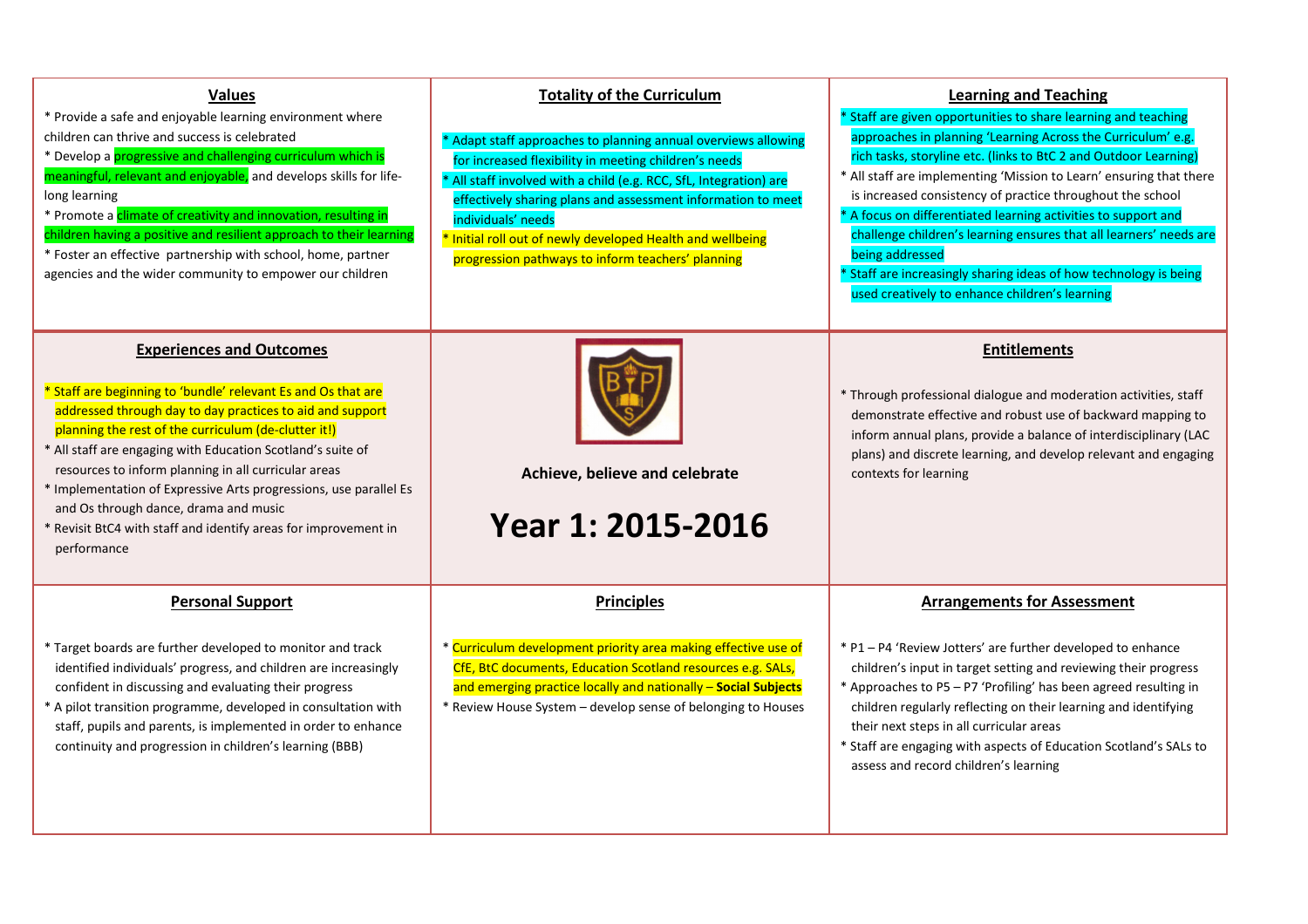| <b>Values</b><br>* Provide a safe and enjoyable learning environment where<br>children can thrive and success is celebrated<br>* Develop a <i>progressive and challenging curriculum</i> which is<br>meaningful, relevant and enjoyable, and develops skills for life-<br>long learning<br>* Promote a climate of creativity and innovation, resulting in<br>children having a positive and resilient approach to their learning<br>* Foster an <i>effective</i> partnership with school, home, partner<br>agencies and the wider community to empower our children | <b>Totality of the Curriculum</b><br>* Focussed reflection and evaluation of the impact of Literacy /<br>Numeracy progressions in light of developing practice locally<br>and nationally (WL Curriculum Frameworks / Education<br>Scotland resources)<br>* PLL Platform approach being implemented consistently from P1<br>to P7 providing meaningful learning in the +1 language (French),<br>and positive steps planned for development of +2 language in<br>P5-P7 (Spanish)<br>* Clear links are well established in all teachers' planning to<br>provide a varied curriculum for children (class teachers,<br>specialist staff, SfL staff) | <b>Learning and Teaching</b><br>All teaching staff are planning for a variety of approaches in the<br>delivery of 'Learning Across the Curriculum' plans, which is<br>evident in annual overviews (links to BtC3)<br>* All staff are fully engaging with 'Mission to Learn' which is<br>positively impacting on learning and teaching. A focus on<br>effective plenaries, reviewing learning and setting next steps in<br>children's learning<br>* All children have access to technology to support their learning<br>and are able to determine when this should be used |
|---------------------------------------------------------------------------------------------------------------------------------------------------------------------------------------------------------------------------------------------------------------------------------------------------------------------------------------------------------------------------------------------------------------------------------------------------------------------------------------------------------------------------------------------------------------------|------------------------------------------------------------------------------------------------------------------------------------------------------------------------------------------------------------------------------------------------------------------------------------------------------------------------------------------------------------------------------------------------------------------------------------------------------------------------------------------------------------------------------------------------------------------------------------------------------------------------------------------------|---------------------------------------------------------------------------------------------------------------------------------------------------------------------------------------------------------------------------------------------------------------------------------------------------------------------------------------------------------------------------------------------------------------------------------------------------------------------------------------------------------------------------------------------------------------------------|
| <b>Experiences and Outcomes</b><br>* Staff are becoming increasingly skilled at using backward<br>mapping information and day to day Es and Os in order to<br>'bundle' relevant Es and Os to provide pupils with engaging and<br>responsive contexts for learning (Learning Across the<br><b>Curriculum planning)</b><br>* All staff have identified at least one link in the local community<br>or world of work to support and enhance children's learning<br>experiences (evident in annual overviews and links to BtC4)                                         | Achieve, believe and celebrate<br>Year 2: 2016-2017                                                                                                                                                                                                                                                                                                                                                                                                                                                                                                                                                                                            | <b>Entitlements</b><br>* Staff are skilled in their use of planning formats and backward<br>mapping (using appropriate interdisciplinary and discrete<br>learning) to deliver every child with a broad general education<br>based on the seven design principles of CfE                                                                                                                                                                                                                                                                                                   |
| <b>Personal Support</b><br>* School environment - symbolising is evident in all classrooms;<br>consistent use of visuals across school; consistency in sharing<br>daily, weekly, monthly and annual timetables / calendars<br>* Pupil and parent views are sought on the effectiveness of the<br>school's pastoral care and ideas sought on how this could be<br>further improved (BBB)                                                                                                                                                                             | <b>Principles</b><br>* Curriculum development priority area making effective use of<br>CfE, BtC documents, Education Scotland resources e.g. SALs,<br>and emerging practice locally and nationally - Science and<br><b>Technologies</b>                                                                                                                                                                                                                                                                                                                                                                                                        | <b>Arrangements for Assessment</b><br>Parents are fully involved in children's 'Review Jotters' and<br>'Profiles' and are encouraged to engage in commenting on their<br>child's progress and next steps in learning<br>* Staff actively identify opportunities to moderate Learning and<br>Teaching and Assessment approaches with colleagues both in<br>and out with our own school, and engage with SALs throughout<br>the process                                                                                                                                     |